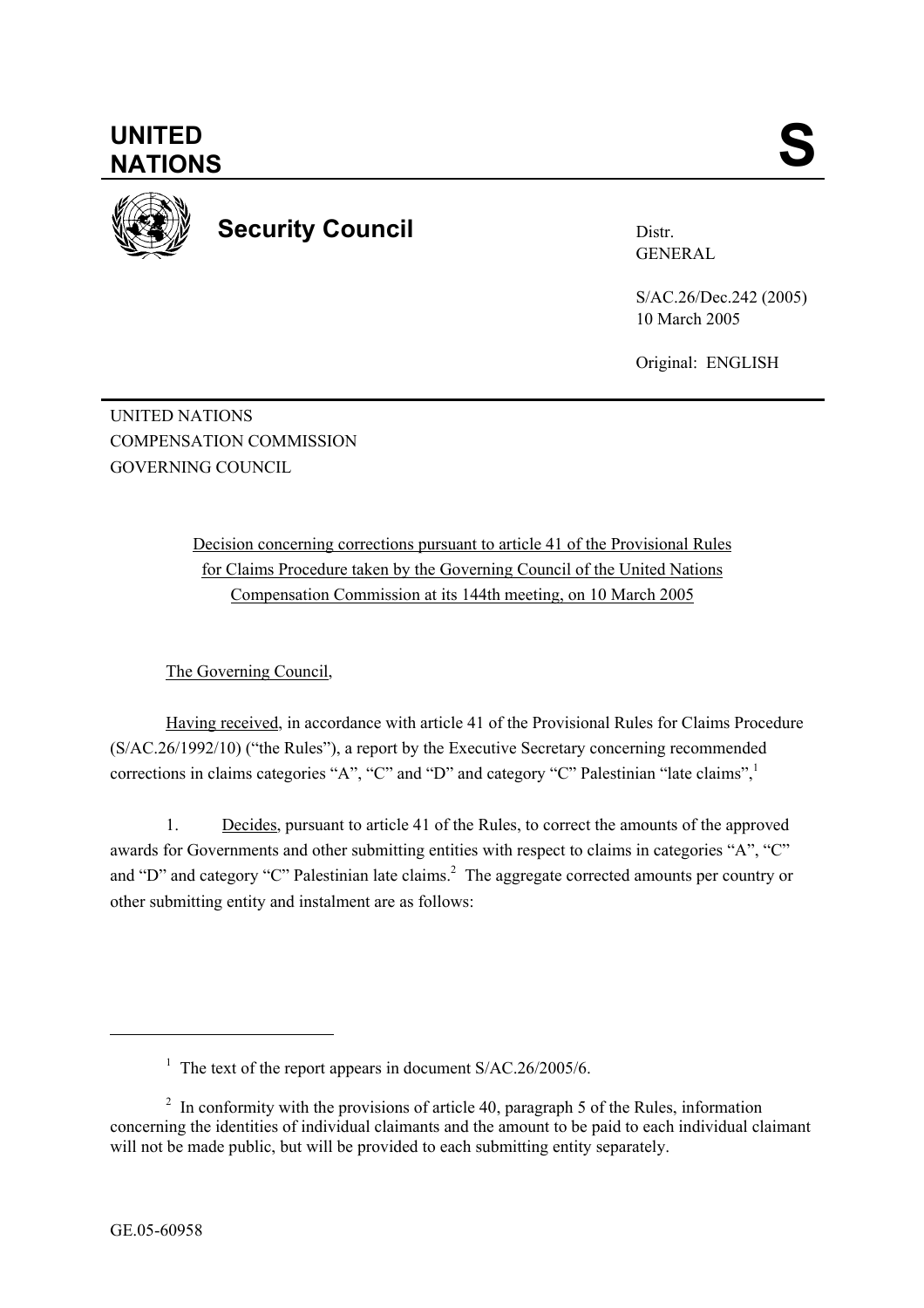|--|

| <b>Country</b> | Previous total award (USD) | Corrected total award (USD) |
|----------------|----------------------------|-----------------------------|
| India          | 51,238,500.00              | 51,237,000.00               |
| Iran           | 50,429,000.00              | 50,427,500.00               |
| Jordan         | 94,202,500.00              | 94,192,000.00               |
| Philippines    | 5,768,500.00               | 5,764,500.00                |

## Table 2. Third instalment category "A" claims corrections

| <u>Country</u> | Previous total award (USD) | Corrected total award (USD) |
|----------------|----------------------------|-----------------------------|
| Jordan         | 91,941,000.00              | 91,926,500.00               |
| Philippines    | 5,487,500.00               | 5,477,000.00                |

## Table 3. Fourth instalment category "A" claims corrections

| Country     | Previous total award (USD) | Corrected total award (USD) |
|-------------|----------------------------|-----------------------------|
| India       | 147,280,500.00             | 147,272,500.00              |
| Jordan      | 17,441,500.00              | 17,369,000.00               |
| Philippines | 27,408,500.00              | 27,387,500.00               |

# Table 4. Fifth instalment category "A" claims corrections

| Country     | Previous total award (USD) | Corrected total award (USD) |
|-------------|----------------------------|-----------------------------|
| India       | 149,268,500.00             | 149,264,500.00              |
| Pakistan    | 23,058,500.00              | 23,062,500.00               |
| Philippines | 17,956,000.00              | 17,928,000.00               |

#### Table 5. Sixth instalment category "A" claims corrections

| Country     | Previous total award (USD) | Corrected total award (USD) |
|-------------|----------------------------|-----------------------------|
| Pakistan    | 46,423,000.00              | 46,421,500.00               |
| Philippines | 60,701,000.00              | 60,490,000.00               |

## Table 6. First instalment category "C" claims corrections

| <u>Country</u> | Previous total award (USD) | Corrected total award (USD) |
|----------------|----------------------------|-----------------------------|
| Bahrain        | 214,891.00                 | 230,491.00                  |

# Table 7. Fourth instalment category "C" claims corrections

| <u>Country</u> | Previous total award (USD) | Corrected total award (USD) |
|----------------|----------------------------|-----------------------------|
| Jordan         | 24,601,390.71              | 24,582,352.65               |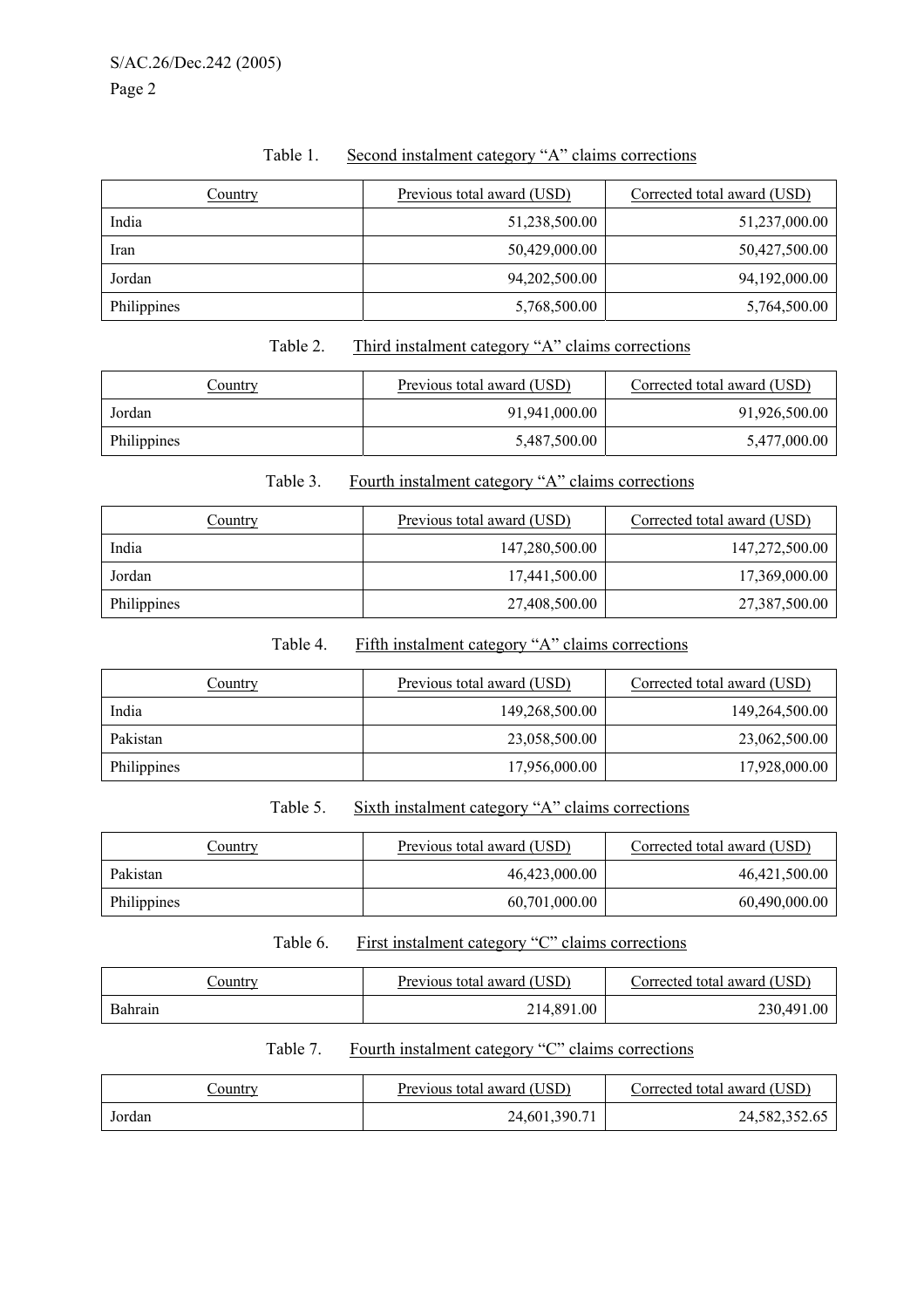| <u>Country</u> | Previous total award (USD) | Corrected total award (USD) |
|----------------|----------------------------|-----------------------------|
| Bahrain        | 83,863.56                  | 95,974.29                   |

#### Table 8. Fifth instalment category "C" claims corrections

#### Table 9. Sixth instalment category "C" claims corrections

| <u>Country</u> | Previous total award (USD) | Corrected total award (USD) |
|----------------|----------------------------|-----------------------------|
| Egypt          | 97,730,095.01              | 99,768,068.30               |
| Jordan         | 184, 427, 461. 38          | 184,403,956.38              |

## Table 10. Seventh instalment category "C" claims corrections

| <u>Country</u> | Previous total award (USD) | Corrected total award (USD) |
|----------------|----------------------------|-----------------------------|
| Egypt          | 231,246,759.58             | 231,668,132.72              |
| Kuwait         | 789,180,247.91             | 789,216,458.99              |

#### Table 11. Part one of the fourth instalment category "D" claims corrections

| <u>Country</u> | Previous total award (USD) | Corrected total award (USD) |
|----------------|----------------------------|-----------------------------|
| India          | 9,104,304.40               | 9,101,363.22                |
| Philippines    | 438,956.23                 | 439.994.29                  |

#### Table 12. Part two of the ninth instalment category "D" claims corrections

| Country        | Previous total award (USD) | Corrected total award (USD) |
|----------------|----------------------------|-----------------------------|
| United Kingdom | 534,935.46                 | 553.752.46                  |

## Table 13. Eleventh instalment category "D" claims corrections

| Country | Previous total award (USD) | Corrected total award (USD) |
|---------|----------------------------|-----------------------------|
| Jordan  | 38,954,042.04              | 38,971,542.04               |
| Kuwait  | 119,095,340.17             | 119,003,582.54              |

## Table 14. Part one of the fifteenth instalment category "D" claims corrections

| <u>Country</u> | Previous total award (USD) | Corrected total award (USD) |
|----------------|----------------------------|-----------------------------|
| .`anada        | $0.00\,$                   | 35,739.64                   |

## Table 15. Part two of the fifteenth instalment category "D" claims corrections

| <u>Jountry</u> | Previous total award (USD) | Corrected total award (USD) |
|----------------|----------------------------|-----------------------------|
| France         | 248,530.23                 | 335,332.23                  |

#### Table 16. First instalment category "C" Palestinian late claims corrections

| Submitting entity | Previous total award (USD) | Corrected total award (USD) |
|-------------------|----------------------------|-----------------------------|
| Palestine         | 15.138.657.90              | 15, 111, 749. 26            |